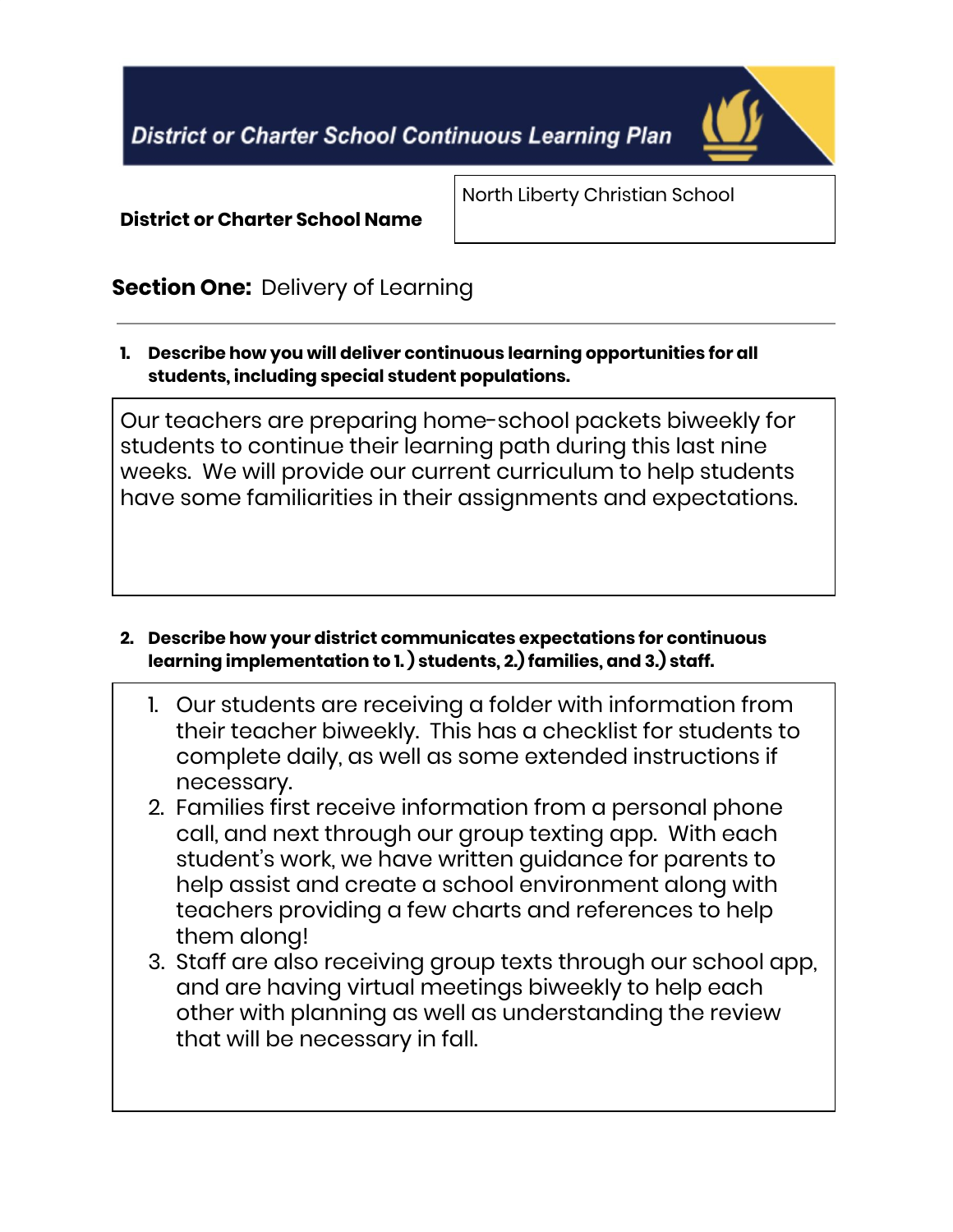## 3. Describe student access to academic instruction, resources, and supports during continuous learning.

Teachers have let parents know when they are available for additional instruction, or if they feel an assignment is too difficult for the student. Each child was sent home with all of their curriculum they were previously using the past three quarters of school. Along with the curriculum, parents were also given some extra instruction materials, such as references for math, or even our Abeka phonics.

## 4. What equipment and tools are available to staff and students to enable your continuous learning plan? Please list.

- 1. Teachers contact
- 2. Facebook phonics lesson
- 3. Extra instruction notes previously written from the teacher

#### 5. Describe how educators and support staff are expected to connect with students and families on an ongoing basis.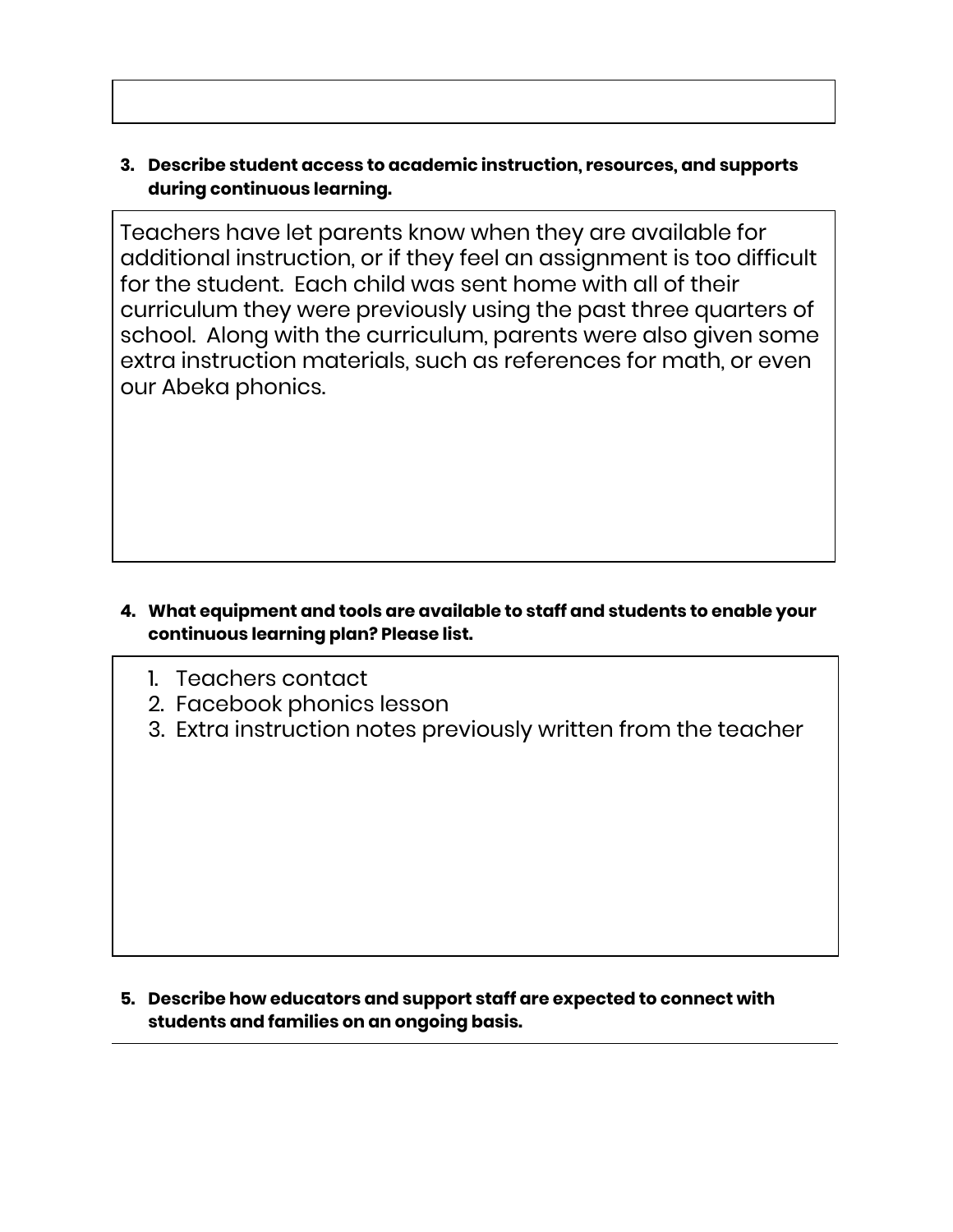We are trying to touch base with parents on a biweekly basis, through phone calls, and our school text app. Teachers are communicating through their biweekly home school packets as well as each of the teachers have provided a phone or email to provide for families to contact them if needed.

## 6. Describe your method for providing timely and meaningful academic feedback to students.

Teachers are able to email families with needed academic papers, as well as send emails if more instruction is needed for the class as a whole. Through our lesson plan instruction teachers have provided meaningful tips and guidance for both parents and students to help them through this time.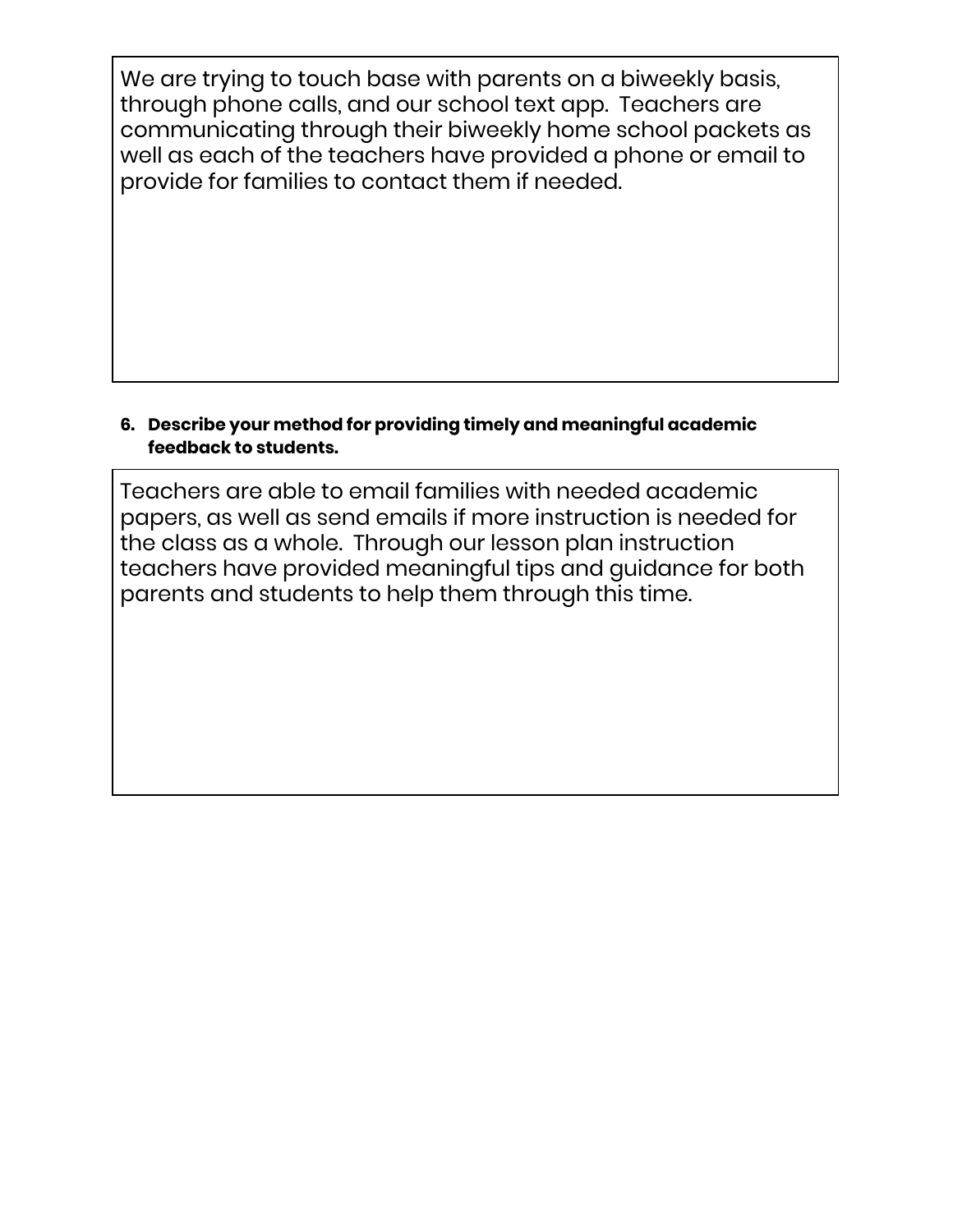## **Section Two:** Achievement and Attendance

n/a

7. Does your continuous learning plan provide an avenue for students to earn high school credits? If so, describe the approach.

# 8. Describe your attendance policy for continuous learning.

Students are to complete their school work 4 days a week and return the packet for counting attendance based on completion of assignments.

#### 9. Describe your long-term goals to address skill gaps for the remainder of the school year.

Teachers will compare standards taught at home with the next grade teacher. This will allow all summer to have teachers plan their strategy of deep review the first 9 weeks. We have also discussed giving an end of the year test at the beginning of the year to find some gaps with children's academics.